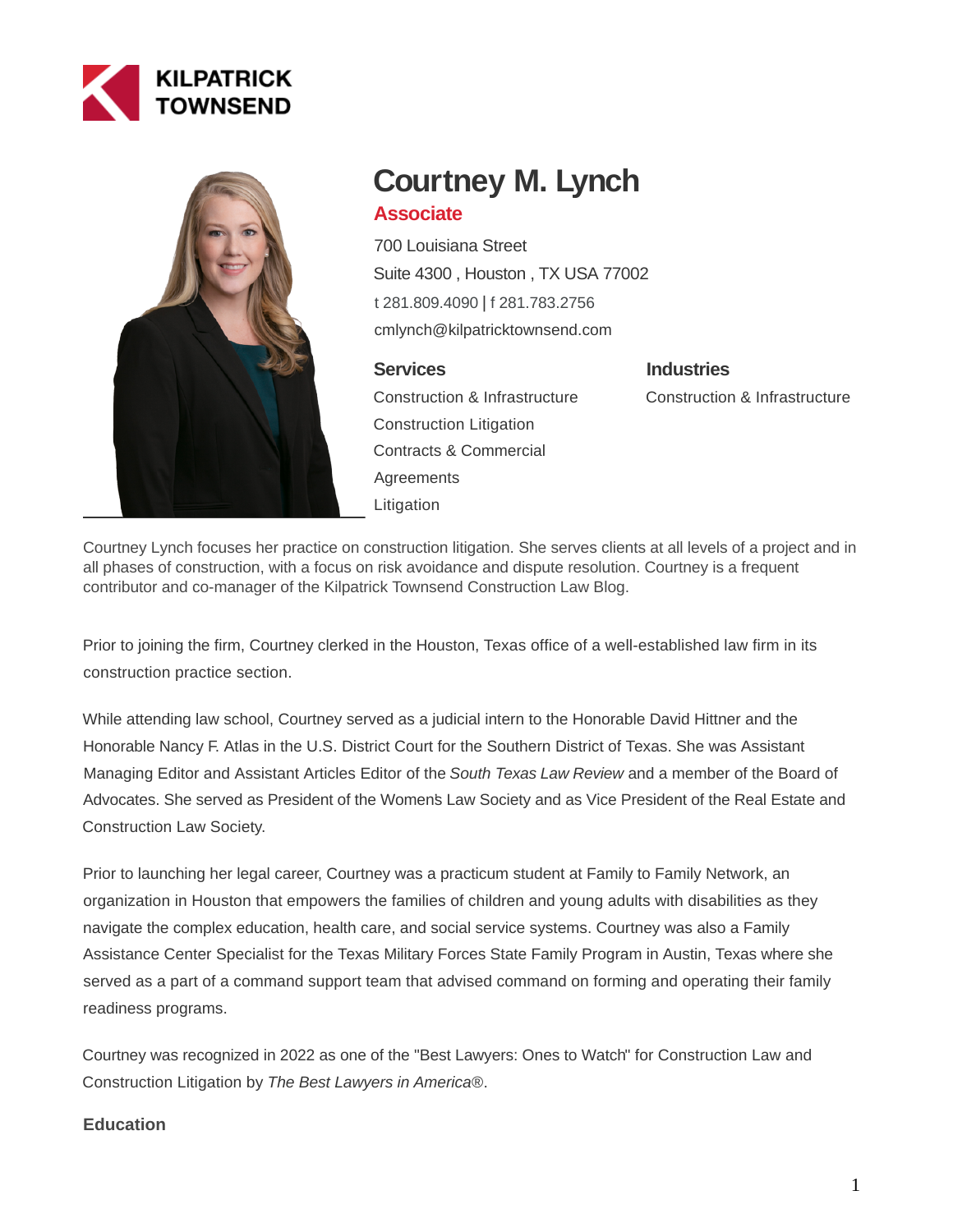

South Texas College of LawJ.D. (2017) cum laude

University of Houston–Clear LakeM.S. (2014) Early Childhood Education and Teaching

Strayer UniversityB.B.A. (2012) Marketing, magna cum laude

## **Admissions**

Texas (2017)

## **Court Admissions**

U.S. District Court for the Southern District of Texas (2019)

### **Professional & Community Activities**

Society of Construction Law North America Board of Directors, Marketing and Communication Director (2019)

Associated Builders and Contractors of Greater Houston Marketing Committee, Member (2018-2019)

CREW Houston - Commercial Real Estate Women CREW Careers - KIPP High Schools, Co-Chair (2019) Outreach Committee, Member (2017-2019)

### **Insights**

#### **News**

South Texas College of Law Houston (STCL) Interviews Courtney Lynch on "How the STCL Houston Women's Law Society Began"

March 22, 2022

#### News Releases

Kilpatrick Townsend Receives Top-Tier Recognition in the 2022 Edition of Best Lawyers: Ones to Watch in America

August 19, 2021

### **Perspectives**

Kilpatrick Townsend Veterans Day 2020 | Courtney Lynch Honors 1SG Brandon Lynch, Texas Army National **Guard** 

November 11, 2020

South Texas College of Law Houston Young Alumni Council Event Planning Committee (2019)